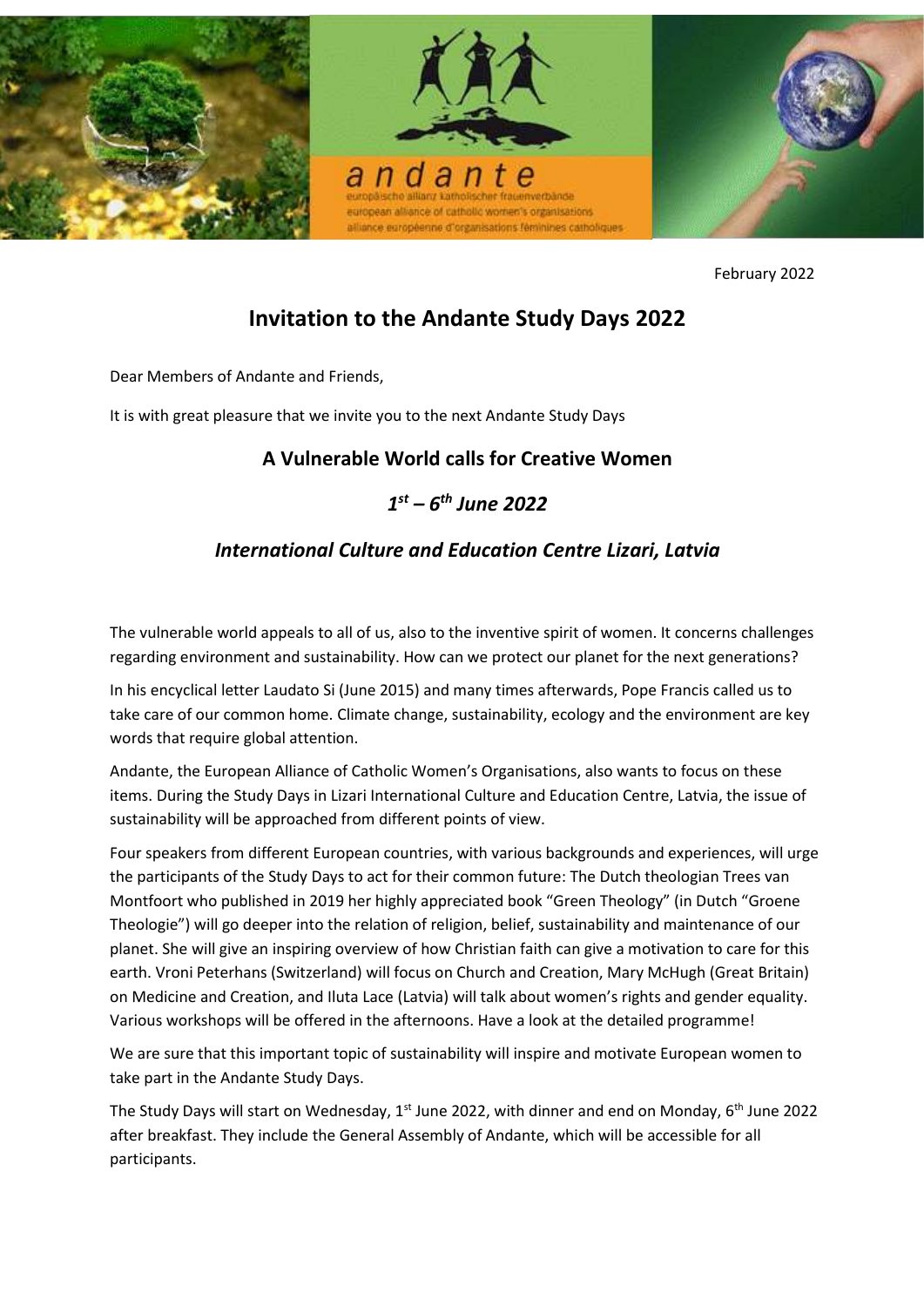#### **Participation**

We want to invite women from all levels of the Andante member organisations – from the local, the regional, the diocesan and the national levels, as well as Friends of Andante and other interested women to come to the Study Days.

As our working languages are English, French and German, it is necessary that the participants are proficient in at least one of these languages. There will be simultaneous translation provided and discussion groups in all three languages.

#### **Andante Liturgy**

Already now we ask those who want to prepare a part for the ANDANTE liturgy please contact Vroni Peterhans: [vroni.peterhans@wgt.ch](mailto:vroni.peterhans@wgt.ch)

#### **Cultural Evening**

At our Study Days, it is a good custom to organise a cultural evening on the last evening with contributions from our member organisations. There will be a Latvian dance performance, and Latvian songs will be sung accompanied by guitar. We would be very pleased if we can expect a contribution or a performance from the participants and delegates as well.

#### **Market Place**

On Thursday evening there will be a market place: a market full of stalls where you can buy everything like: things that make you wiser (leaflets, booklets), things that make you happy (liqueur, self-knitted socks, bottles of oil), things that you want to give to others (a song, a poem, a bite of fresh air) and things that bring you closer to heaven (prayers, meditation texts, etc.). These can simply be sold for the price you want. The possibilities and the inspiring trifles can be sold for a small (symbolic) price. With the revenue, we will support Martinshaus, a house for women in need in Liepaja, Latvia.

## **Travel information**

The airport to fly to is Riga airport (RIX).

There is no public transport to Lizari from the airport. Therefore we will organise transfer busses.

**In order to arrange the transfers, we need your arrival and departure times and flight numbers as indicated in the registration form.**

#### **Registration**

Please notice that you have to register via our website [www.andante-europa.net](http://www.andante-europa.net/) for the Study Days. The registration is possible from now on.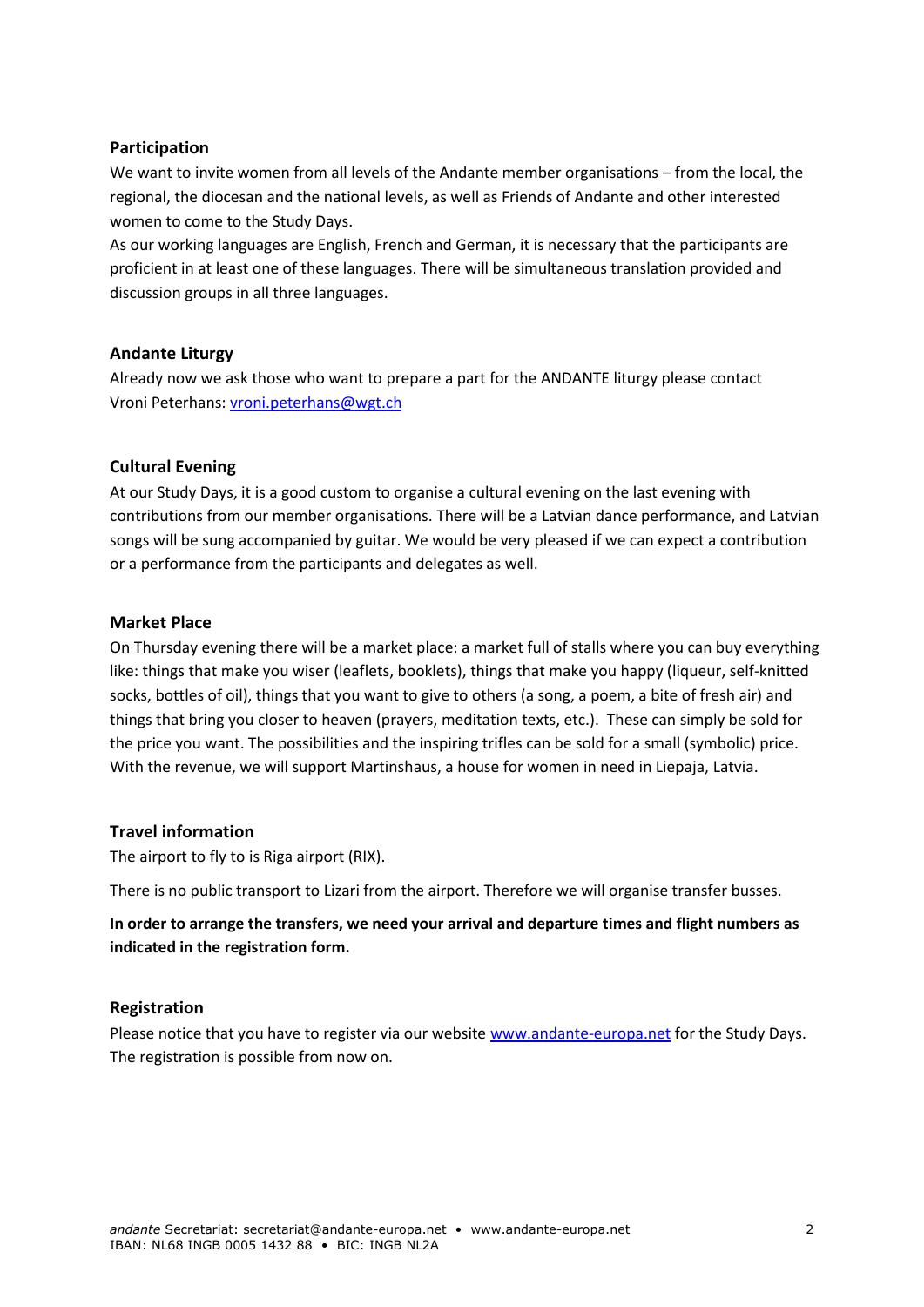## **Costs / Participation fee**

| Participation fee                        | 600 $\epsilon$ |
|------------------------------------------|----------------|
| Member Organisations from Eastern Europe | 150 €          |
| Transfer from/ to Airport Riga           | 20€            |

**The real price p.p. is approximately 850 €. For those of you for whom this price is possible to pay, we will be happy if you can pay it.** 

The participation fee includes lodging, all meals, coffee/tea during the breaks, interpretation and technical services, excursion to the Pilgrimage Church of Skaistkalne and Palace of Rundale with rose garden on Sunday.

As there are limited rooms, we offer you twin bedrooms. If for any (medical) reason you want a single room, we ask you kindly to write this to [giselahoeve@gmail.com](mailto:giselahoeve@gmail.com)

**Please note the payment at the ANDANTE bank account till the 20th May 2022.**

**ANDANTE Europese Alliantie v.Kath. Vrouwenver NL 1506 TX Zaandam, IBAN: NL68 INGB 0005 1432 88 BIC: INGBNL2A**

For any questions please contact[: secretariat@andante-europa.net](mailto:secretariat@andante-europa.net)

## **Accommodation**

The International Culture and Education Centre Lizari is situated in a beautiful landscape 60 km away from Riga Airport. You can go for a little stroll in the lunch breaks, we will have the opportunity to do some workshops on the outside, and there is also the possibility to use the sauna and to take a swim, so do not forget your bathing suit!